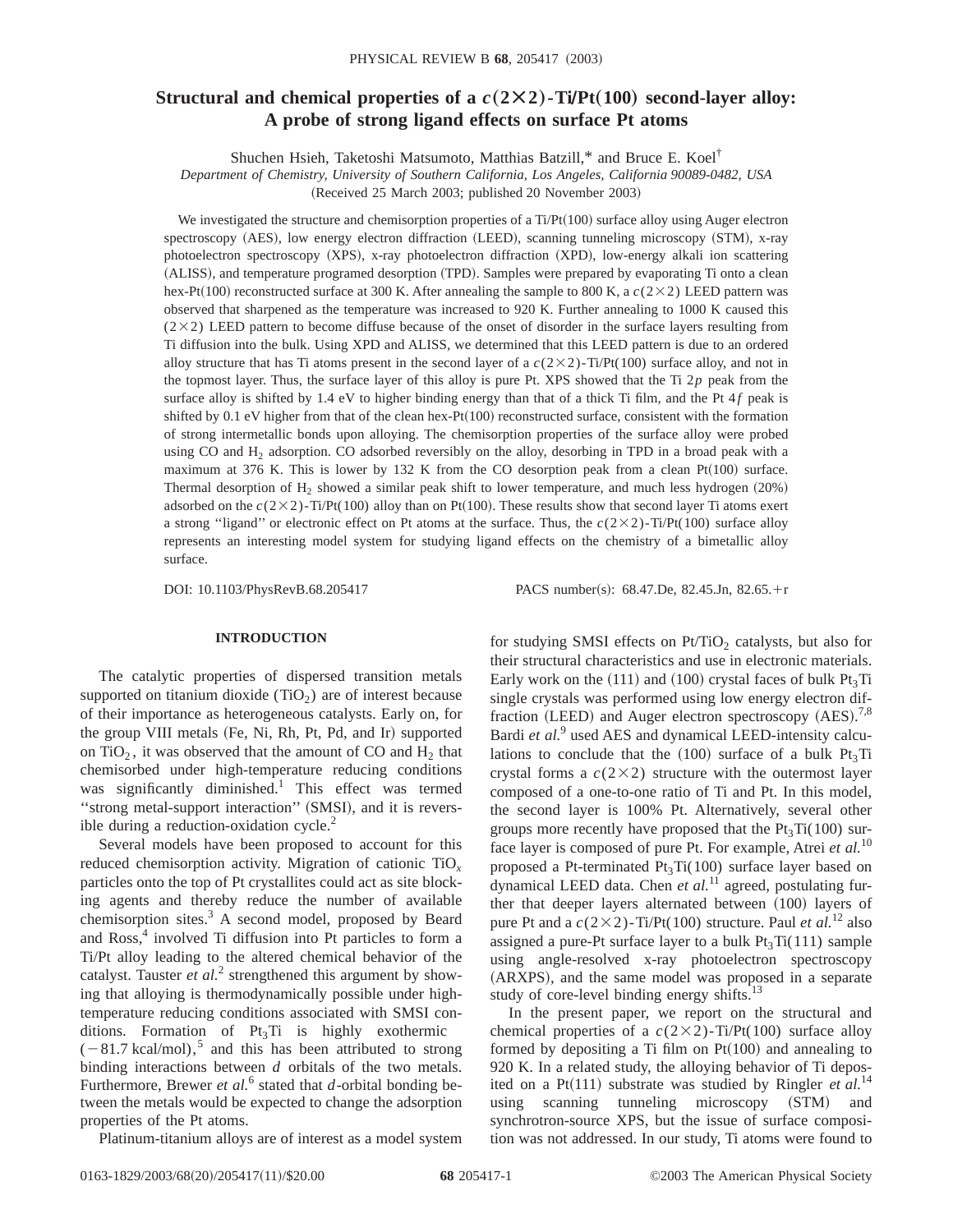be present only in the second atomic layer. The chemical properties of this  $c(2\times2)$ -Ti/Pt(100) surface alloy were probed using  $CO$  and  $H<sub>2</sub>$  temperature programed desorption  $(TPD)$ . Lower desorption temperatures for both CO and H<sub>2</sub> on the alloy indicate a reduced reactivity compared to the clean  $Pt(100)$  surface. Since this alloy has a pure-Pt surface layer, this change in reactivity is clearly due to a ''ligand'' effect exerted by Ti atoms in the second layer and thus provides a model system for understanding such effects.

#### **EXPERIMENTAL METHODS**

STM experiments were performed in an ultrahigh vacuum  $(UHV)$  chamber described in detail elsewhere.<sup>15</sup> The chamber was equipped with a double-pass cylindrical mirror analyzer (CMA) for AES, rear-view LEED optics, quadrupole mass spectrometer for residual gas analysis and TPD, iongun for sample cleaning, electron beam-heated Tievaporation source, and precision leak valves for gas dosing, including a one directed-beam gas doser for  $H_2$ . The STM was a home-built single-piezo tube following the design of Mugele and co-workers.<sup>16</sup> Electrochemically etched polycrystalline-tungsten tips were used in all experiments. STM images were obtained in constant current mode with the bias voltage applied to the tip. For AES, the incident electron energy was 3 keV and the modulation voltage used to record spectra in  $dN(E)/dE$  mode was 6 eV. The sample was heated using electron bombardment from the backside of the crystal, and the sample temperature was measured with a chromel/alumel thermocouple spot welded directly to the side of the crystal.

Low-energy ion scattering (LEIS), XPS, and x-ray photoelectron diffraction (XPD) experiments were performed in a second UHV chamber that is described in detail elsewhere.<sup>17</sup> The chamber was equipped with a Colutron ion gun providing a collimated, monoenergetic ion source for LEIS and alkali ion scattering spectroscopy (ALISS), ion sputter gun, dual-anode x-ray source for XPS and XPD, and a Perkin-Elmer Model 10-360 spherical capacitor analyzer (SCA) with a multichannel detector. Various ports were available for metal evaporators and gas dosers. Binding energies (BE's) in XPS were defined relative to the Pt  $4 f_{7/2}$  peak at 71.7 eV BE on clean  $Pt(100)$ .

The manipulator had three translational  $(x, y, \text{ and } z \text{ axes})$ and two rotational (polar and azimuthal) degrees of freedom. Rotational motion was controlled by stepper motors either manually or using a computer interface. The accuracy of the polar angle ( $\psi$  for XPD and  $\Psi$  for ALISS), azimuth angle  $\phi$ , and scattering angle  $\theta$  were  $\pm 0.5^{\circ}$ ,  $\pm 1^{\circ}$ , and  $\pm 0.5^{\circ}$ , respectively. All XPD and ALISS measurements reported in this paper were taken on the ordered  $c(2\times2)$ -Ti/Pt(100) surface alloy prepared as described below.

XPD results presented here use a polar angle  $\psi$  defined with respect to the surface normal, that is,  $\psi = 0^{\circ}$  corresponds to the analyzer located perpendicular to the surface plane. The angle between the energy analyzer and x-ray source was fixed at  $42.5^{\circ}$ . An Al- $K\alpha$  x-ray source operating at  $300 \text{ W}$  (15 kV) was used with SCA pass energies of 187.85 and 23.5 eV for XPD and XPS, respectively. Pt 4 *f* and Ti 2*p* core-level peak intensities used in XPD were obtained from integration of peak areas after background subtraction.

For ALISS measurements, an incident  $Li<sup>+</sup>$ -ion beam of 1.0 keV energy at 0.6 nA beam current to the sample was used. This condition insured that no detectable changes occurred in ALISS spectra over the time required to obtain them. The SCA was operated at 1127.1-eV pass energy. A complete energy scan could be acquired every 60 s and a complete polar angle scan could be obtained in 90 min. The angle between the SCA and ion source was fixed at 36° to give a scattering angle of 144°. Conventionally in ALISS, the polar angle  $\Psi$  is defined with respect to the crystal surface plane, with  $\Psi = 90^\circ$  corresponding to ions incident perpendicular to the surface. ALISS polar scans were obtained for  $\Psi$  = 0 to 95°. An energy scan was obtained at every polar angle for  $E_{\text{scattering}}/E_{\text{incident}}=0.4$  to 0.9, which fully covers the scattering peaks for both Pt and Ti. The Pt and Ti scattering signal intensity was obtained from integration of the single-scattering peaks after background subtraction. A linear background subtraction procedure was used where the endpoints were chosen by averaging 10 data points in each wing of the peak.

The  $Pt(100)$  single crystal (Atomergic, 5*N* purity) was cleaned using standard procedures consisting of cycles of  $500$ -eV Ar<sup>+</sup>-ion sputtering followed by annealing in a background of  $2 \times 10^{-7}$ -Torr O<sub>2</sub> at 1000 K, with a final annealing in UHV at 1200 K. The cleanliness of the sample was monitored by AES and LEED, and the procedure was repeated until no contamination of the surface could be detected. The background pressure in both vacuum chambers was below  $4\times10^{-10}$  Torr. An electron-beam heated titanium rod was used to deposit Ti films onto the Pt substrate. The sample was annealed (as described below) immediately after Ti deposition in order to reduce contamination, e.g., by CO and H2O. While the Ti deposition rate and coverage were not determined explicitly, we found that a well-ordered *c*(2  $\times$ 2)-Ti/Pt(100) surface alloy was formed reproducibly if an AES peak-to-peak ratio of Ti $(387)/Pt(237)=1.5$  was observed after depositing the Ti film and annealing to 920 K. A Ti deposition time of 30 s was used usually to achieve this. All of the data reported herein was obtained from surfaces prepared in this way.

#### **RESULTS**

## A. Ti deposition and alloy formation on the  $Pt(100)$ -hex **surface**

Vapor deposition of clean Ti films is complicated by the problem of the high reactivity and oxidation of Ti by residual gases in the chamber. We used a sample preparation procedure optimized to form well-ordered, oxygen-free bimetallic surfaces. Once the  $Pt(100)$ -hex surface was clean, as determined by AES and a sharp  $(5 \times 20)$  LEED pattern, Ti was deposited and the Pt substrate was immediately annealed to 920 K without performing AES to determine the Ti coverage. This minimized exposure of the sample to contaminant gases and produced an oxygen-free surface within the detection limits of AES. We sometimes observed a weak  $(3\times5)$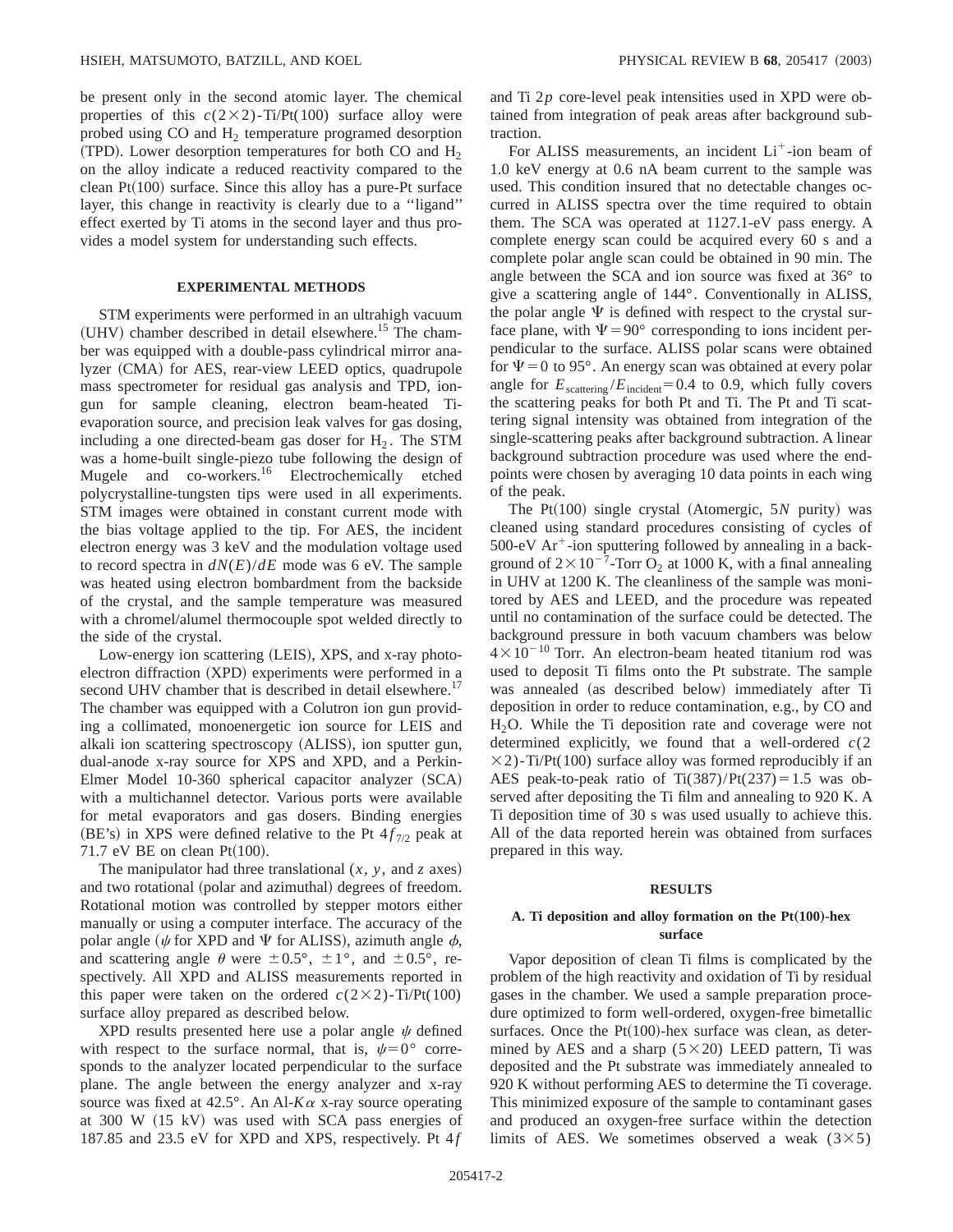

FIG. 1. LEED image showing a  $c(2\times2)$  pattern obtained after depositing an ultrathin film of Ti on Pt $(100)$  and annealing to 920 K for 10 s  $(E_i=124 \text{ eV})$ .

LEED pattern that we attribute to TiO*x*-overlayer formation,18 although no oxygen was detected using AES in some cases. Thus, LEED was a sensitive probe of the cleanliness of the bimetallic surface. Annealing the clean Ti film on Pt(100) to 920 K causes formation of a  $c(2\times2)$  LEED pattern, as shown in Fig. 1. AES spectra as presented in Fig. 2 indicated that the best conditions for producing the *c*(2  $\times$ 2)-Ti/Pt(100) structure was a Ti(387)/Pt(237) AES peakto-peak ratio of about 1.5. Depositing additional Ti also gave



a Ti/Pt ratio of 1.5 after annealing, with excess Ti diffusing into the bulk of the crystal. For example, on a sample prepared with an ''as-deposited'' Ti/Pt AES ratio of 5.0, annealing caused this ratio to decrease to 1.5. This indicates that either extensive 3D clustering of Ti or interdiffusion and subsurface alloying had occured. Alloying would be expected given the large exothermicity associated with forming Ti-Pt bonds, but we carried out ALISS and XPD studies in order to unambiguously confirm this interpretation and determine the location of Ti atoms among the top several layers of the substrate.

#### **B. Structure of the Ti/Pt** $(100)$ - $c(2 \times 2)$  surface

#### *1. STM*

STM was used to image the real-space structure of the  $c(2\times2)$ -Ti/Pt(100) surface. The sample was cooled to room temperature prior to scanning in each experiment and LEED was used to confirm the long-range  $c(2\times2)$  ordering. A large-scale scan ( $50 \times 50$  nm<sup>2</sup>) of the surface is shown in Fig.  $3(a)$ . The overall surface morphology in this region has two distinct levels: (i) bright, square islands  $(10–50$  nm on a side) that are one atomic layer high and (ii) the darker area that surrounds them. Additionally, a number of dark spots can be seen in the brighter areas that may be due to vacancies or chemical contamination. The islands, as shown in Fig.  $3(a)$ , tend to form with edges along the [110] azimuths. This is different from the behavior observed on a  $Sn/Pt(100)$ surface alloy where islands form along  $[100]$  directions.<sup>20</sup> In general, dense-packed step edges usually have the lowest free energy, $^{21}$  and therefore, a surface composed of pure Pt would tend to form step edges along  $[110]$  directions. Alternatively, a bimetallic  $c(2\times2)$  alloy can achieve a more energetically favorable structure by forming islands with step edges along  $[100]$  azimuths because the lower free energy element can terminate the steps. This was observed in the case of a  $c(2\times2)$ -Sn/Pt(100) surface alloy where step edges were terminated by Sn atoms along the  $[100]$  azimuths.<sup>2</sup>

Figure 3(b) shows a small-scale scan ( $10\times10$  nm<sup>2</sup>) of an island similar to those shown in Fig.  $3(a)$ . Periodic rows were observed that are separated by approximately 4 Å. This corresponds to the distance between Pt atoms along the  $[100]$ azimuth for a  $(1 \times 1)$ -Pt $(100)$  surface  $(3.92 \text{ Å})$ . (Rows along the [010] direction were not observed, but this could be due to a poor tip that gives better resolution along the rapid scanning direction.) This result is confirmed by the known orientation of the sample, and when combined with the island-edge orientation in Fig.  $3(a)$ , can be used to support a model of an alloy surface that has a pure-Pt top layer with subsurface Ti.

#### *2. XPS*

FIG. 2. AES spectra following annealing various Ti films deposited on Pt $(100)$ . Surfaces were all annealed to 920 K for 10 s prior to collecting the spectra. A Ti/Pt AES peak-to-peak ratio of about 1.5 gave the best  $c(2\times2)$  pattern in LEED and surfaces with this ratio were used in all subsequent experiments. Depositing excess Ti also yielded a Ti/Pt AES ratio of 1.5 after annealing, with the additional Ti diffusing into the bulk of the crystal.

Figure 4 shows XPS spectra of the Ti 2*p* region for a Ti/Pt $(100)$  alloy and a thick Ti film deposited on Pt $(100)$ . Within the short time  $(5 \text{ min})$  required for the XPS scan, there was no detectable oxygen contamination of the thick films. The Ti  $2p_{3/2}$  peak from the alloy occurred at 456.2 eV, which is shifted by  $+1.4$  eV BE relative to that from the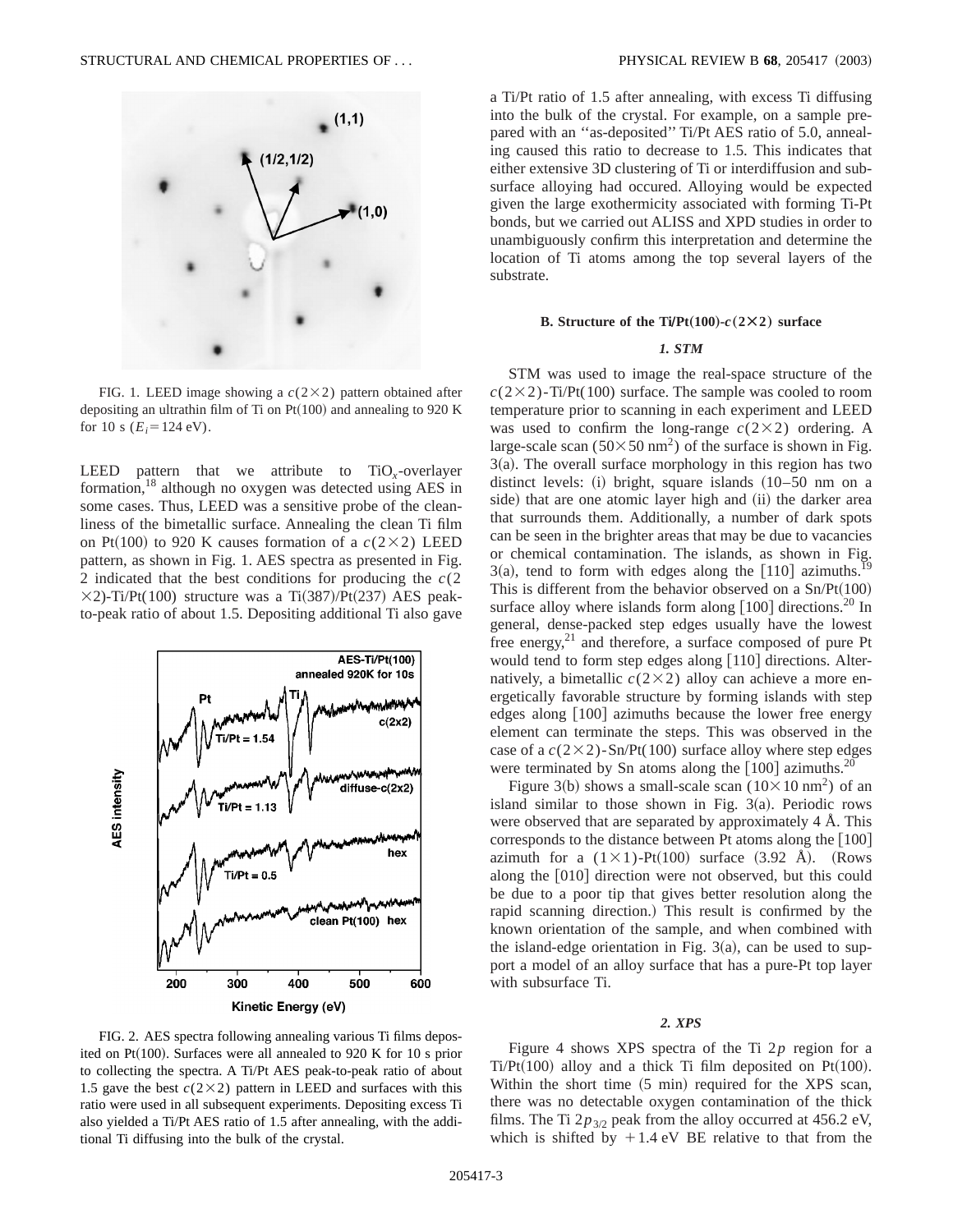

FIG. 3. STM topographical images of a  $c(2\times2)$ -Ti/Pt(100) surface that was annealed at 920 K for 10 s and cooled to room temperature prior to scanning. (a)  $50.2 \times 50.2$  nm<sup>2</sup> image showing large  $(5-10 \text{ nm})$  square islands. Dark spots in these islands and the layer below might be due to oxidized Ti atoms or clusters. (b) 10  $\times$ 10 nm<sup>2</sup> image. Rows along the [100] direction are separated by approximately 4 Å, in good agreement with an expected value of 3.93 Å for dimensions on Pt $(100)$ . The tunneling conditions for the image in (a) were  $U_{bias}$ = +330 mV,  $I$ = +1.26 nA, and for the image in (b) were  $U_{bias}$ = +42.4 mV,  $I$ = +2.24 nA.

thick Ti film. At a more surface sensitive take-off angle of 34° with respect to the surface plane, as shown in Fig. 5, the Pt  $4f_{7/2}$  peak was also shifted 0.1 eV to higher binding energy relative to that for the clean Pt surface. These results are consistent with Ringler's study<sup>14</sup> of Ti on Pt $(111)$  in which the Ti  $2p$  peak was shifted by 1.5 eV toward higher binding energy compared to pure Ti. Also, Chen et al.<sup>22</sup> showed that the Ti  $2p$  and Pt  $4f$  core levels were shifted 1.3 and 0.4 eV, respectively, for the  $Pt_3Ti(111)$  surface compared to the pure, single-component metals.

#### *3. XPD*

Figure 6 shows a schematic representation of the  $[100]$ and  $[110]$  azimuthal cross sections for a fcc $(100)$ -oriented



FIG. 4. XPS spectra of the Ti  $2p$  region for the Ti/Pt(100) alloy and for a thick Ti film on Pt(100), at a take-off angle of  $64^{\circ}$  with respect to the surface plane. The Ti  $2p_{3/2}$  peak at 456.4 eV from the alloy (upper trace) is shifted by  $1.4 \text{ eV}$  to higher binding energy relative to that from a thick Ti film (lower trace).



FIG. 5. XPS spectra of the Pt  $4f$  region for the Ti/Pt(100) alloy and for a thick Ti film on  $Pt(100)$ , at a more glancing take-off angle of 34 $\degree$  with respect to the surface plane. The Pt  $4f_{7/2}$  peak from the alloy is shifted by 0.1 eV to higher binding energy relative to that from clean Pt.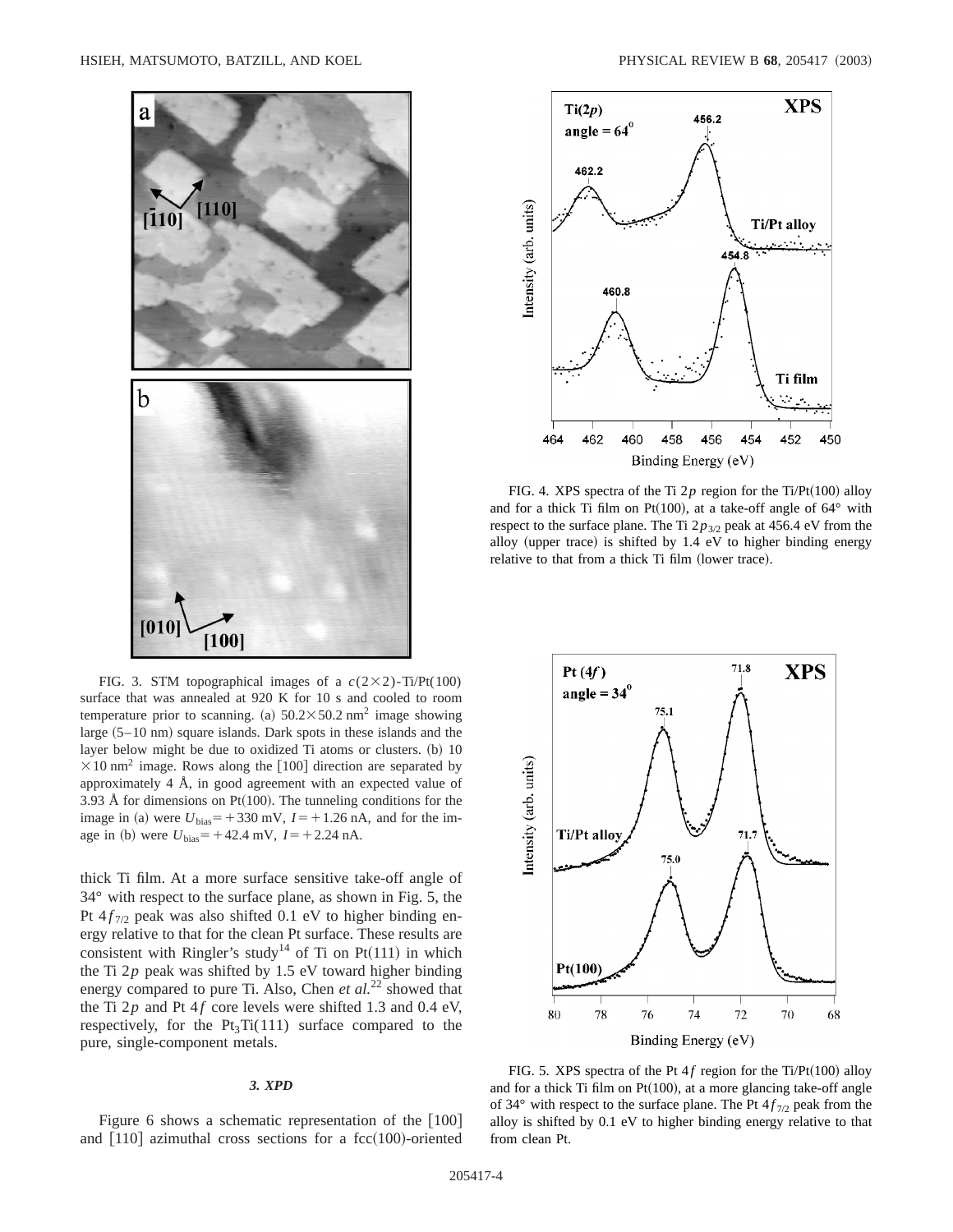

FIG. 6. Cross-sectional view of an  $fcc(100)$  crystal along the  $[100]$  (a) and  $[110]$  (b) azimuthal directions, showing the origin of the forward focusing peaks observed in XPD. The polar angle  $\psi$  is defined with respect to the surface normal.

crystal. Arrows indicate directions that are expected to show forward-scattering enhancements for XPD from the  $Pt(100)$ crystal.

XPD spectra for the clean  $(1 \times 1)$ -Pt $(100)$  and  $c(2)$  $\times$ 2)-Ti/Pt(100) surfaces are shown in Figs. 7 and 8 along the  $\lceil 100 \rceil$  and  $\lceil 110 \rceil$  azimuths, respectively. Pt 4 *f* and Ti 2*p* XPD spectra were obtained by integration of both of the Pt  $4f_{7/2}$  and  $4f_{5/2}$  and Ti  $2p_{3/2}$  and  $2p_{1/2}$  peaks, respectively. The Pt scans in Figs.  $7(a)$  and  $8(a)$  were obtained from a clean  $(1 \times 1)$ -Pt $(100)$  surface prepared by lifting the (5)  $\times$ 20)-Pt(100) reconstruction using NO adsorption immediately followed by  $H<sub>2</sub>$  exposure to remove residual adsorbed oxygen.23

 $XPD$  polar scans along the  $[100]$  azimuth are shown in Fig. 7. The Pt  $4f$  polar scan in Fig. 7(a) for a pure  $(1 \times 1)$ -Pt $(100)$  surface shows forward-scattering features near those angles predicted at  $\psi$ =45.0° and 71.6° from second layer atoms,  $\psi=0$  and 63.4° from third layer atoms, and  $\psi$ =18.4° from the fourth atomic layers (see Fig. 6). In Fig.  $8(a)$  for a Pt 4*f* polar scan along the [110] azimuth from a pure  $(1 \times 1)$ -Pt $(100)$  surface, we expect to see forward scattering features at  $\psi = 0^\circ$ , 35.3°, and 54.7° from third layer atoms. Apart from a general decrease in intensity at high angles which complicates observation, some of the peaks in Figs.  $7(a)$  and  $8(a)$  are shifted from the expected polar angle positions. This could be due to failure to remove all of the hex-Pt $(100)$  reconstruction or misalignment of the sample along the azimuthal direction during set up or precession during a polar scan. The primary features that we are interested in for determining surface structure concern those corresponding to the shortest internuclear distances where theory predicts the strongest diffraction effects.



FIG. 7. XPD polar scans along the  $[100]$  azimuth obtained from (a) clean  $(1 \times 1)$ -Pt $(100)$  substrate, and (b) and (c)  $c(2)$  $\times$ 2)-Ti/Pt(100) alloy. Directions that are expected to show forward-scattering enhancements for XPD from the  $Pt(100)$  crystal are also included. The Pt  $4f$  polar scan in (b) shows forward focusing diffraction peaks consistent with that in (a). (c) A peak at  $50^{\circ}$ along the  $[100]$  direction, indicating that Ti is present in the second layer.

The Pt  $4f$  polar scans of the Ti/Pt alloy surface in Figs.  $7(b)$  and  $8(b)$  closely resemble the corresponding scans in Figs.  $7(a)$  and 8 $(a)$ . However, the peaks for the alloy are shifted to higher polar angles, which could occur if relaxation decreased the interlayer distances near the surface. For example, if the distance between the first and second layers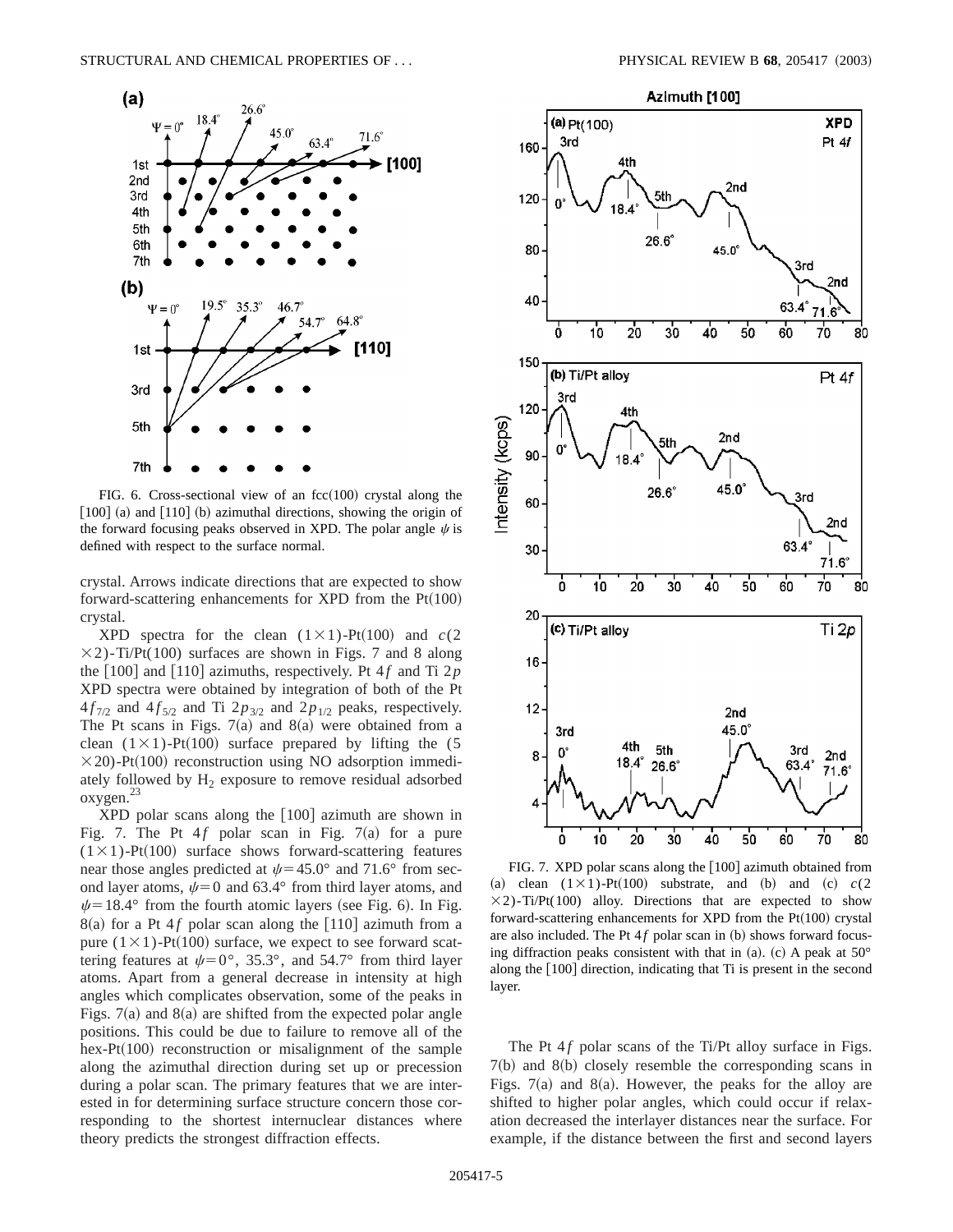

FIG. 8. XPD polar scans along the  $[110]$  azimuth obtained from (a) clean  $(1 \times 1)$ -Pt $(100)$  substrate, and (b) and (c)  $c(2)$  $\times$ 2)-Ti/Pt(100) alloy. Directions that are expected to show forward-scattering enhancements for XPD from the  $Pt(100)$  crystal are also included. The Pt  $4f$  polar scan in (b) shows forward focusing diffraction peaks consistent with that in  $(a)$ . No enhancement of the Ti peak is observed along the  $[110]$  azimuthal direction.

and the second and third layers was each reduced by 5%, then the third-layer peak in the  $[110]$  direction would shift  $+3.4^{\circ}$  and the second-layer peak in the [100] direction would shift  $+0.8^{\circ}$ .

Figures 7(c) and 8(c) show the Ti 2*p* polar scans of the alloy. Figure  $7(c)$  shows a clear enhancement near  $50^{\circ}$  which confirms that Ti is present in the second layer. The shift of this peak to a polar angle larger than 45° can be explained by relaxation as described above and possibly additional local relaxations due to the strong Ti-Pt interaction. The absence of any appreciable enhancements at other angles indicates that no other deeper layers contain a substantial Ti concentration.



FIG. 9. ALISS  $Li^+$ -Pt polar angle scans along [110] azimuth from (a) clean  $(1 \times 1)$ -Pt $(100)$  substrate, and (b)  $c(2)$  $\times$ 2)-Ti/Pt(100) alloy. Fig. (c) shows a Li<sup>+</sup>-Ti polar angle scan along the [110] azimuth for the alloy. The critical angle  $\Psi$  is calculated at 90% of the enhancement peak maximum.

### *4.* **Li¿***-ISS*

Figures 9 and 10 show polar-angle ALISS scans for Pt and Ti using 1-keV  $Li<sup>+</sup>$  ions scattered from the  $c(2)$  $\times$ 2)-Ti/Pt(100) surface along the [110] and [100] azimuths, respectively. The critical angle indicated in each figure  $\Psi_c$  is taken as the angle which gives 90% of the maximum intensity of the enhanced scattering peak.<sup>24–26</sup> Figures 9(a) and  $10(a)$ , included for comparison, are ISS spectra of a clean  $(1 \times 1)$ -Pt $(100)$  surface from a previous study.<sup>26</sup> The critical angle of the scattering peak from first-layer Pt along the [110] azimuth in Fig. 9(a) is 22.6°, which is higher than that along the  $[100]$  azimuth of  $18.9^\circ$  shown in Fig. 10(a). This is due to the smaller interatomic spacing along the  $[110]$  direction than along the  $[100]$  direction, thus a higher polar angle is required to bring the first layer Pt atoms out of the ''shadow cone'' created by their preceding neighbors. Shadow cones are regions that are parabolic in shape that form behind each surface atom within which incident ions cannot penetrate and thus neighboring atoms are ''shadowed" from scattering incident ions (and thus cannot contribute a signal) for certain incident directions.<sup>25,27,28</sup> Peaks at near 20° are related to scattering from first layer atoms, and those near 70° correspond to scattering from atoms in the second layer. In Fig.  $9(b)$ , we observe a double peak feature at near 70°. This has been described by Niehus and  $Comsa<sub>1</sub><sup>29,30</sup>$  as originating from second-layer atoms that create a ''blocking cone'' focusing effect, i.e., outgoing ions form a blocking cone as they leave the surface. There are several notable features observed in ALISS spectra of the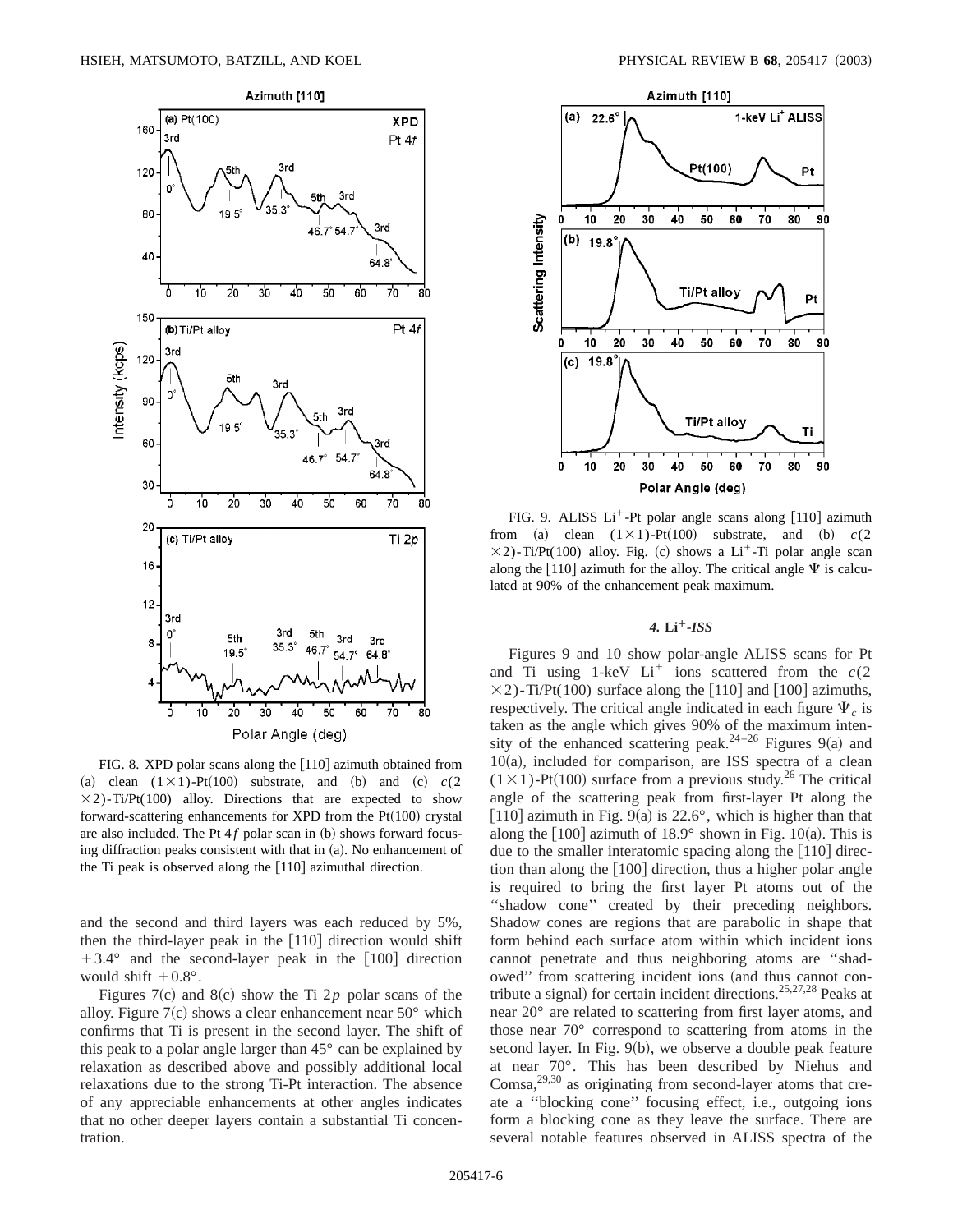

FIG. 10. ALISS  $Li^+$ -Pt polar angle scans along the [100] azimuth from (a) clean  $(1 \times 1)$ -Pt $(100)$  substrate, and (b)  $c(2)$  $\times$ 2)-Ti/Pt(100) alloy. Fig. (c) shows a Li<sup>+</sup>-Ti polar angle scan along the [100] azimuth for the alloy. The absence of a Ti peak at low incident angles indicates that there is no Ti present in the surface layer. The Ti peak observed at a higher incident angle is consistent with Ti atoms present in the second layer and is consistent with the conclusion reached from XPD.

 $c(2\times2)$ -Ti/Pt(100) alloy: (i) scans in both Figs. 9(b) and 9(c) have low critical angles at 19.8° compared to  $22.6$ ° for a clean  $(1 \times 1)$ -Pt $(100)$  surface in Fig. 9(a), (ii) along the  $[100]$  azimuth, the critical angle for Pt scattering in Fig. 10(b) for the alloy is 17.1 $^{\circ}$ , (iii) the Pt scattering intensity at  $70^{\circ}$  in Fig. 10(b) is about one-half the intensity of that at  $20^{\circ}$ , and (iv) in Fig. 10(c), no low angle, Ti-scattering peak is observed; however, a peak occurs at a high scattering angle of 70°. From these results, we conclude that there is no Ti in the first layer, but there is a significant amount of Ti in the second layer. This issue will be addressed further in the Discussion section below.

### **C. CO and H<sub>2</sub> adsorption on the Ti/Pt(100)-** $c(2 \times 2)$  **surface**

Temperature programed desorption (TPD) of CO and  $H_2$ were used to probe the effects of alloying on the surface reactivity of the  $c(2\times2)$ -Ti/Pt(100) alloy. TPD experiments were carried out using a heating rate of 5 K/s with the QMS ionizer in line of sight with the sample surface. The sample was situated 1 cm away from a small entrance aperture to a shield that surrounded the mass spectrometer which minimizes contributions from the back and edges of the crystal.

## *1. CO TPD*

Thermal desorption spectra for CO are presented in Fig. 11 that were taken following a 6-L CO dose on both a clean



FIG. 11. CO TPD curves following a 6-L CO exposure on a clean Pt<sup> $(100)$ </sup> surface (top) and on a  $c(2\times2)$ -Ti/Pt $(100)$  surface alloy (bottom). The CO desorption peak maximum shifted lower by 132 K, from 508 K on Pt $(100)$  to 376 K on the Pt-Ti alloy.

Pt(100)-hex surface and on a  $c(2\times2)$ -Ti/Pt(100) surface alloy. In previous ALISS (Ref. 26) studies, it was shown that a 6-L CO exposure saturated the Pt $(100)$  surface and the coverage was defined as  $\theta_{\rm CO}$ = 0.77 ML.<sup>23</sup> In this study, the CO desorption peak maximum for the most strongly bound CO was shifted down by 132 K for the alloy compared to pure Pt $(100)$ , i.e., from 508 to 376 K. The integrated peak area for CO desorption (which is proportional to the CO coverage) is only 15% less for the alloy than for the clean  $Pt(100)$  surface. In addition, CO TPD features from the alloy are quite similar to those for  $CO$  on clean  $Pt(100)$ , where  $CO$  bonds at fourfold bridge and atop sites. Using  $Redhead<sup>31</sup>$  analysis and assuming first-order desorption kinetics and a constant preexponential factor of  $1 \times 10^{13}$  s<sup>-1</sup>, the desorption activation energies were estimated to be 23 kcal/mol for the *c*(2  $\times$ 2)-Ti/Pt(100) surface and 31.4 kcal/mol for clean Pt(100). This result for clean  $Pt(100)$  is consistent with previous studies by Panja *et al.*, <sup>32</sup> Thiel *et al.*, <sup>33</sup> and Barteau *et al.*<sup>34</sup> that reported adsorption energies of 32.3, 33.1, and 32.6 kcal/ mol, respectively.

# *2.* **H2** *TPD*

Figure 12 shows  $H_2$  thermal desorption spectra following a  $6-L$  H<sub>2</sub> dose on clean Pt $(100)$  and on a  $c(2)$  $\times$ 2)-Ti/Pt(100) surface alloy. According to Norton *et al.*<sup>23</sup>  $H<sub>2</sub>$  adsorption on Pt(100) depends strongly on the surface temperature and H<sub>2</sub> pressure, with  $\theta_H$  reaching 1.20 ML at 150 K and  $P_{H2} \le 4.5 \times 10^{-8}$  Torr. Thus, under the conditions of our experiment, we assume a saturation coverage of  $\theta_H$  $=1.20$  ML. The H<sub>2</sub> desorption peak maximum shifted down by 148 K on the alloy compared to that on pure  $Pt(100)$ , i.e.,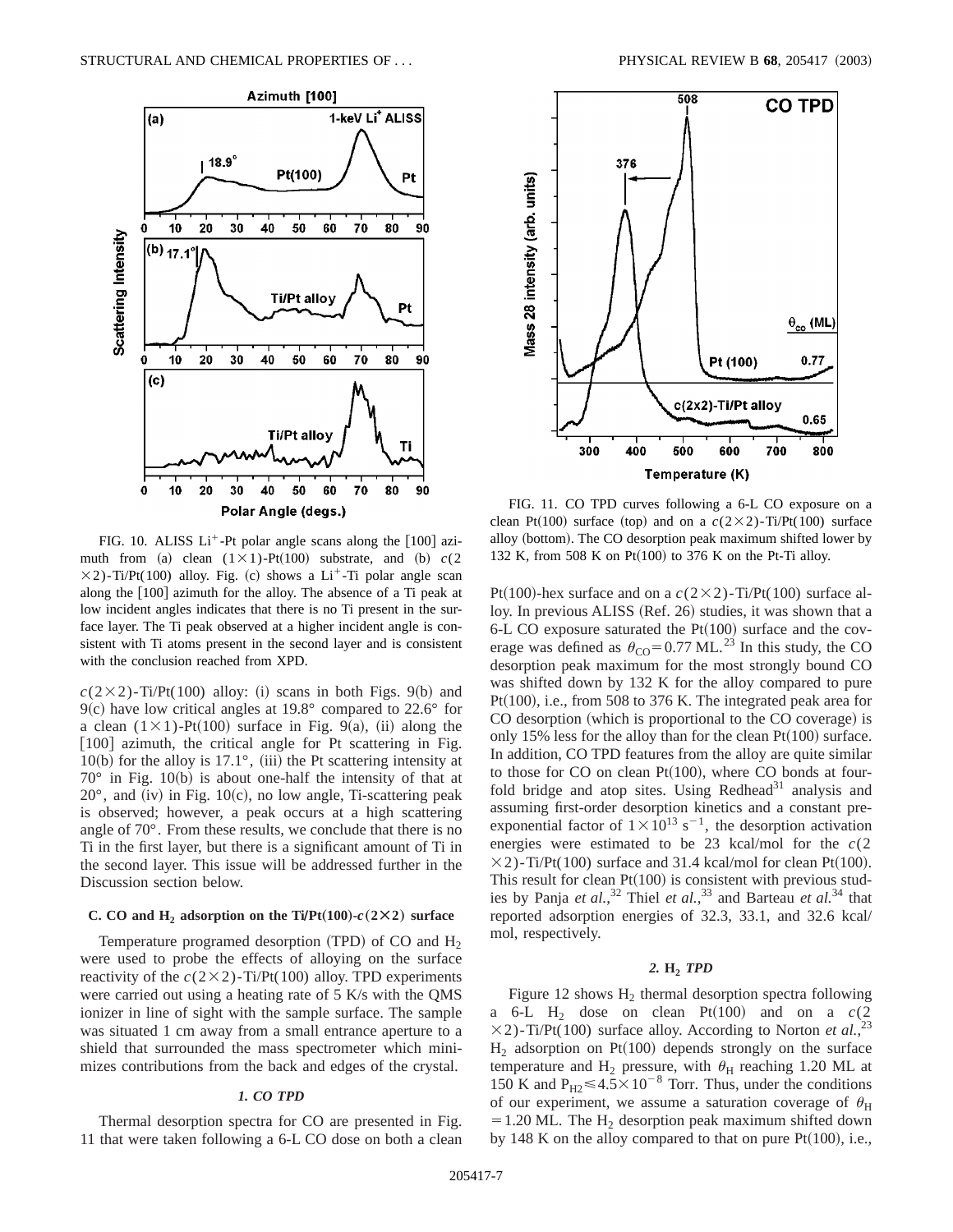

FIG. 12. H<sub>2</sub> TPD curves after a 6-L H<sub>2</sub> dose on a clean Pt(100) surface (top) and on a  $c(2\times2)$ -Ti/Pt(100) surface alloy (bottom). Much less  $(20%)$  hydrogen adsorbed on the alloy and the H<sub>2</sub> desorption activation energy was reduced by 9.3 kcal/mol from that on  $Pt(100)$ .

from 390 to 242 K. Using Redhead<sup>31</sup> analysis, we calculate that the desorption energy of the highest temperature peak is reduced by 9.3 kcal/mol on the alloy  $(14.6 \text{ kcal/mol})$  compared to that on the pure  $Pt(100)$  surface  $(23.9 \text{ kcal/mol})$  and nearly 80% less hydrogen desorbed from the *c*(2  $\times$ 2)-Ti/Pt(100) surface. This may be explained by a filled Pt-*d* band which shifts to higher binding energy with respect to the fermi level upon alloying.<sup>22</sup> Hence, using the simple Harris-Anderson concept,<sup>35</sup> filled *d* states increase the Pauli repulsion between the molecule and surface, thereby increasing the dissociation barrier<sup>36</sup> for  $H_2$ . Of course, we have no information about the hydrogen binding sites on the alloy, but Zemlyanov<sup>37</sup> *et al.* utilizing HREELS found that at 170 K, hydrogen adsorbed at fourfold hollow sites or bridge sites on  $(1 \times 1)$ -Pt $(100)$  and desorbed from the bridge sites at 240–350 K.

The primary desorption peak in Fig. 12 for the *c*(2  $\times$ 2)-Ti/Pt(100) surface occurs at 242 K. Bardi *et al.*,<sup>38</sup> observed the same phenomenon on a polycrystalline  $Pt<sub>3</sub>Ti$  surface, where essentially no  $H_2$  was adsorbed at room temperature.

#### **DISCUSSION**

Chemical changes are often observed when comparing different types of alloys or different ordered alloys of the same materials. $39-43$  Therefore, determining the composition and structure of the  $c(2\times2)$ -Ti/Pt(100) surface is important in order to understand the chemical behavior of this system. Three real space models can be proposed for the  $c(2\times2)$ unit cell that are based on the arrangement of Ti atoms either as an ordered overlayer, surface alloy, or second layer ''subsurface'' alloy. An overlayer model places Ti atoms in fourfold hollow sites on the Pt surface, with a Ti coverage of 0.5 ML. An incorporated  $c(2\times2)$  surface alloy model also has a Ti coverage of 0.5 ML, but places Ti atoms in the surface layer replacing Pt atoms at Pt sites. Finally, a second-layer alloy model places 0.5-ML Ti atoms in a  $c(2\times2)$  arrangement, very similar to the incorporated model, but Ti atoms are confined to the second layer rather than at the surface, and are covered by a monolayer of pure Pt in a  $(1 \times 1)$ - $(100)$ structure.

Using our ALISS and XPD results, we can exclude the Ti adlayer model. In such a case, the enhanced-scattering peak along the  $[110]$  azimuth would occur at a much lower angle for the  $c(2\times2)$  adlayer compared with the pure  $(1 \times 1)$ -Pt $(100)$  surface, because the distance between Ti atoms along that direction would be twice that of the primitive unit cell distance for  $Pt(100)$ . In ALISS, longer distances between scattering centers leads to enhanced peaks at lower angles in the spectra. In the  $Sn/Pt(100)$  system, for example,  $Li<sup>+</sup>$ -Sn scattering scans along the [110] azimuth had a critical angle of 12.7° for a Sn overlayer compared to 19.1° for an incorporated surface alloy.<sup>26</sup> For the Ti/Pt(100) system, we observed no significant change in the  $Li<sup>+</sup>$ -Pt peak position along the  $[110]$  direction between the Ti/Pt surface and pure Pt [Figs.  $9(a)$  and  $9(b)$ ]. Moreover, the enhanced peaks shown in Figs.  $9(b)$  and  $9(c)$  for both Pt and Ti scattering on the  $c(2\times2)$ -Ti/Pt(100) alloy occur at the same critical angle along the  $[110]$  azimuth. This suggests that Pt and Ti are present in the same plane, therefore excluding an overlayer model. However, ALISS spectra taken along the  $[110]$  azimuth cannot distinguish between a Ti/Pt alloy formed within the first layer from one formed within the second layer.

ALISS spectra along the  $[100]$  azimuth, combined with XPD results, can be used to determine whether Ti in the  $Ti/Pt(100)$  alloy is present in the first or second layer. We should note that ALISS spectra along the  $[100]$  azimuth cannot distinguish between a  $c(2\times2)$  overlayer and an incorporated surface alloy, however, an overlayer model must be discarded based on the discussion above. Scattering spectra for Ti in the Ti/Pt(100) alloy along the  $[100]$  direction in Fig.  $10(c)$  show no enhanced peak at low critical angle as one would expect for Ti atoms present in the surface layer. However, there is a high-angle enhanced peak observed at around 70° due to Ti present in the second layer. Further support for this subsurface Ti model comes from XPD results, where the Ti  $2p$  scan [Fig. 7(c)] had an enhanced peak at around  $45^{\circ}$ , corresponding to Ti located in the second layer. These results are only consistent with an alloy model that places Ti atoms in the second layer of the  $c(2\times2)$ -Ti/Pt(100) alloy.

Figure 13 shows a model of the  $c(2\times2)$ -Ti/Pt(100) surface alloy with a pure-Pt surface layer and  $Ti/Pt(100)$ -*c*(2)  $\times$ 2) second layer. While Pt segregation is known to occur in bulk Pt-Ti alloys,  $11,22$  the formation of a pure-Pt surface layer on top of the second-layer alloy in this system is surprising based on simple thermodynamic arguments usually invoked. For example, Ti has a lower surface free energy than does Pt  $(1500 \text{ mJ/m}^2 \text{ versus } 1860 \text{ mJ/m}^2)$ , which should favor Ti segregation.<sup>44</sup> Also, Ti metal atoms are larger than those of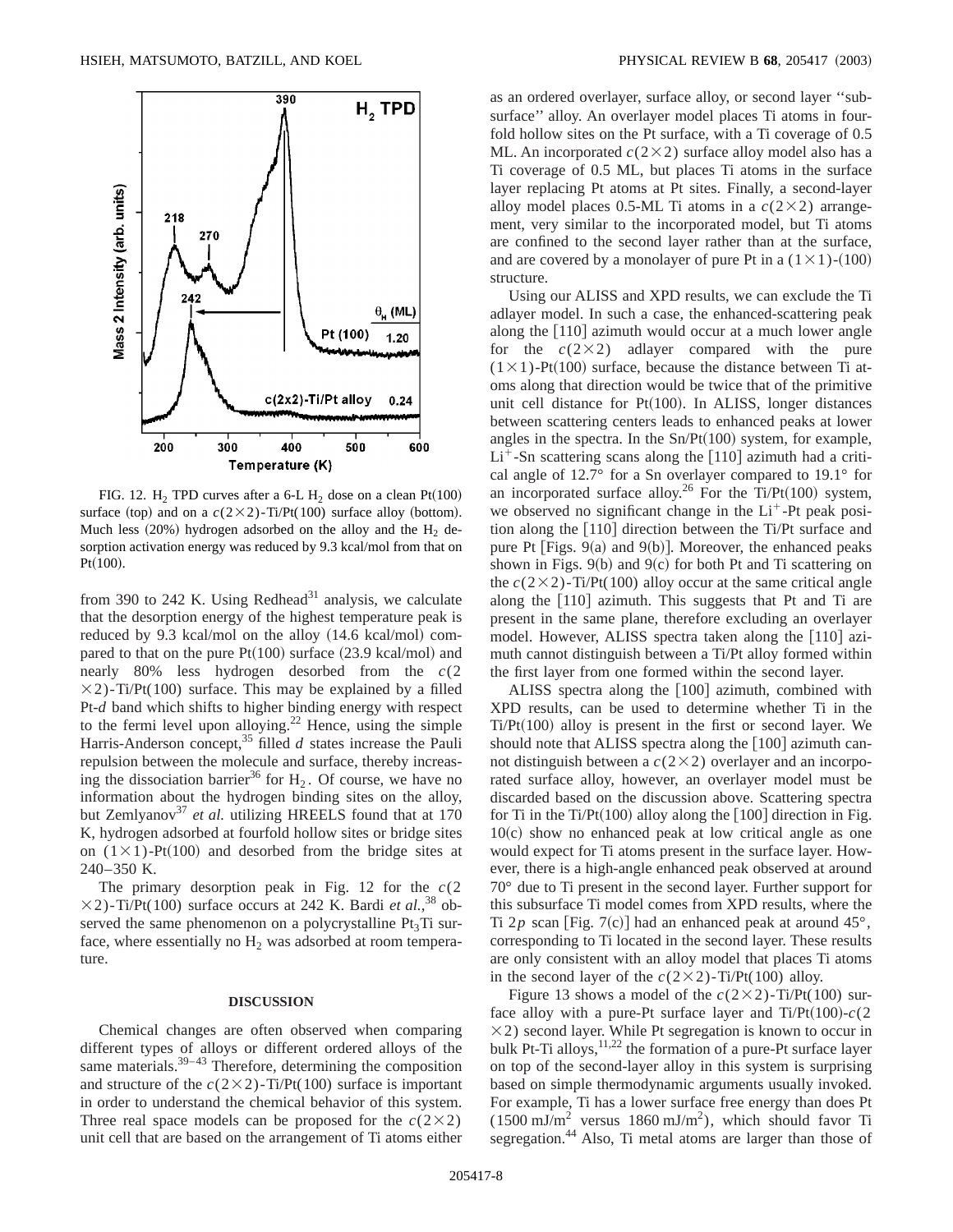

FIG. 13. Schematic drawing of the proposed model for a *c*(2  $\times$ 2)-Ti/Pt(100) surface alloy. Ti atoms in the figure are shaded gray.

Pt  $(1.46 \text{ Å}$  versus 1.39 Å) and thus strain induced by the atomic-size mismatch should be relieved by Ti segregation to the surface. These factors favor Ti in the surface layer of a Ti-Pt alloy. However, Ti-Pt alloying is strongly exothermic, and interdiffusion into the second layer allows Ti to maximize the number of Pt nearest neighbor atoms. Our results show that strong Ti-Pt intermetallic bonding dominates the surface energetics, leading to Ti atoms located within the second layer, overcoming driving forces from Pt and Ti surface free energies and atomic sizes. Such a phenomenon has also been observed in Ir/Cu(001),<sup>45</sup> Al/Pd(001),<sup>46</sup> and  $V/Pd(111)^{47}$  systems.

Carbon monoxide TPD results from a clean  $Pt(100)$  surface and  $Ti/Pt(100)$  alloy reveal additional insight into the effects of alloying Ti and Pt when compared with previous work on similar systems.<sup>32,48</sup> For example, CO desorption from a  $c(2\times2)$  and  $(3\sqrt{2}\times\sqrt{2})R45^\circ$ -Sn/Pt(100) surface alloy and clean  $Pt(100)$  were studied previously by Panja and Koel.<sup>32</sup> They found that the desorption temperature of the most strongly bound CO decreased from  $520$  K on Pt $(100)$  to 402 K on the  $c(2\times2)$ -Sn/Pt(100) alloy and further to 396 K on the  $(3\sqrt{2} \times \sqrt{2})R45^{\circ}$ -Sn/Pt(100) alloy. Alloying of Pt with Sn caused a reduction of 7–8 kcal/mol in the desorption energy of CO on these alloys compared to  $Pt(100)$ . Alloying of Ti with Pt had a similar effect on CO bonding, and the CO desorption activation energy was reduced by 8.4 kcal/mol on the  $c(2\times2)$ -Ti/Pt(100) alloy relative to that on the clean Pt $(100)$  surface.

This trend towards lower desorption activation energies for Ti/Pt alloys compared to pure Pt was found by Pick *et al.*<sup>49</sup> in tight-binding calculations of CO adsorbed on  $Pt(111)$  and  $Pt_3Ti(111)$  surfaces. These calculations found that the CO adsorption energy decreased by 4.6 and 2.3 kcal/ mol for Pt sites and Pt-on-Ti sites, respectively, on the alloy surface. No calculations exist for  $CO$  adsorption on  $(100)$ Pt-Ti alloy surfaces.

Geometric, or ensemble, effects due to alloying refer to changes in the contiguous areal extent of a catalytically active component due to the presence of a second constituent. This effect could clearly play a role in the Sn/Pt(100)- $c(2)$  $\times$ 2) surface alloy<sup>50</sup> where all pure-Pt, fourfold hollow sites and pure-Pt, twofold bridge sites are absent from the surface alloy compared to the structure of the  $(1 \times 1)$ -Pt $(100)$  surface. Similarly, pure-Pt, threefold sites are eliminated at the  $(\sqrt{3} \times \sqrt{3})R30^{\circ}$ -Sn/Pt(111) surface, while such sites are present at the surface of the  $(2\times2)$ -Sn/Pt $(111)$  alloy and clean Pt $(111).^{27}$  Electronic, or ligand, effects due to alloying arise from changes in the electronic structure of the catalytic component due to the presence (bonding) of the second constituent which often results in rehybridization of the valence orbitals. For example,  $H_2$  dissociation is facile on Ni(111), however, there is a large energy barrier for  $H_2$  dissociation on NiAl $(110)$ .<sup>51</sup> The barrier arises from increased repulsion due to an electronic effect that can be traced to a downshift of the nickel  $d$  bands in the alloy.<sup>52</sup> Also, Pt sites in a  $Cu<sub>3</sub>Pt(111)$  alloy surface were found to be more reactive toward  $H_2$  dissociation than those in a Pt $(111)$  surface, and this was attributed to an electronic effect originating from an upshift of the Pt- $d$  bands upon alloying.<sup>53,54</sup> Both geometric and electronic effects alter catalytic behavior of alloys from that of the separate component metals, and it is usually impossible to separate the contributions of each to the overall altered chemical behavior.

In a rare system with a clear separation of ligand and ensemble effects, Sellidj *et al.*<sup>55</sup> observed a 40% reduction in the CO adsorption energy for ultrathin  $(1-3 \text{ ML})$  Pd films deposited on Ta(110) compared to that on bulk Pd(111) surfaces. This system is similar to that in the present study where the chemistry of surface atoms is altered due to an electronic effect induced by atoms only present in subsurface layers. In other related work, evidence for ligand effects on CO adsorption on  $Cu<sub>3</sub>Pt(111)$  (Ref. 56) was previously proposed based on TPD and UPS. STM has also been used to distinguish between CO adsorbed on  $Pt/Co(111)$  surface sites having different chemical environments.<sup>57</sup> Adsorption energies on different types of sites present at surfaces of these alloys depend not only on the in-plane nearest neighbor composition and structure, but also on the identity and distribution of atoms in subsurface layers. Thus, a separation of the influence of ligand and ensemble effects on  $CO$  or  $H<sub>2</sub>$  adsorption on these surfaces is quite complicated. However, "subsurface" alloys such as the  $c(2\times2)$ -Ti/Pt(100) structure determined here offer an improved model system for further investigation of ''pure'' ligand effects on chemical behavior. Since the surface layer is pure Pt, ensemble effects on the alloy chemistry as classically discussed are removed. Here, we have used a simple Pt-*d* band filling concept to understand decreased  $H_2$  dissociation on the  $c(2)$  $\times$ 2)-Ti/Pt(100) alloy, but detail theoretical studies are needed.

Finally, we mention that we have also an ongoing project studying the structure and catalytic behavior of a (2  $\times$ 2)-Ti/Pt(111) alloy. By drawing comparisons between these two alloys, in conjunction with theoretical studies and experimental results from  $H_2$  chemisorption, we expect to gain additional insight into the subtle electronic effects that influence reactions due to alloying.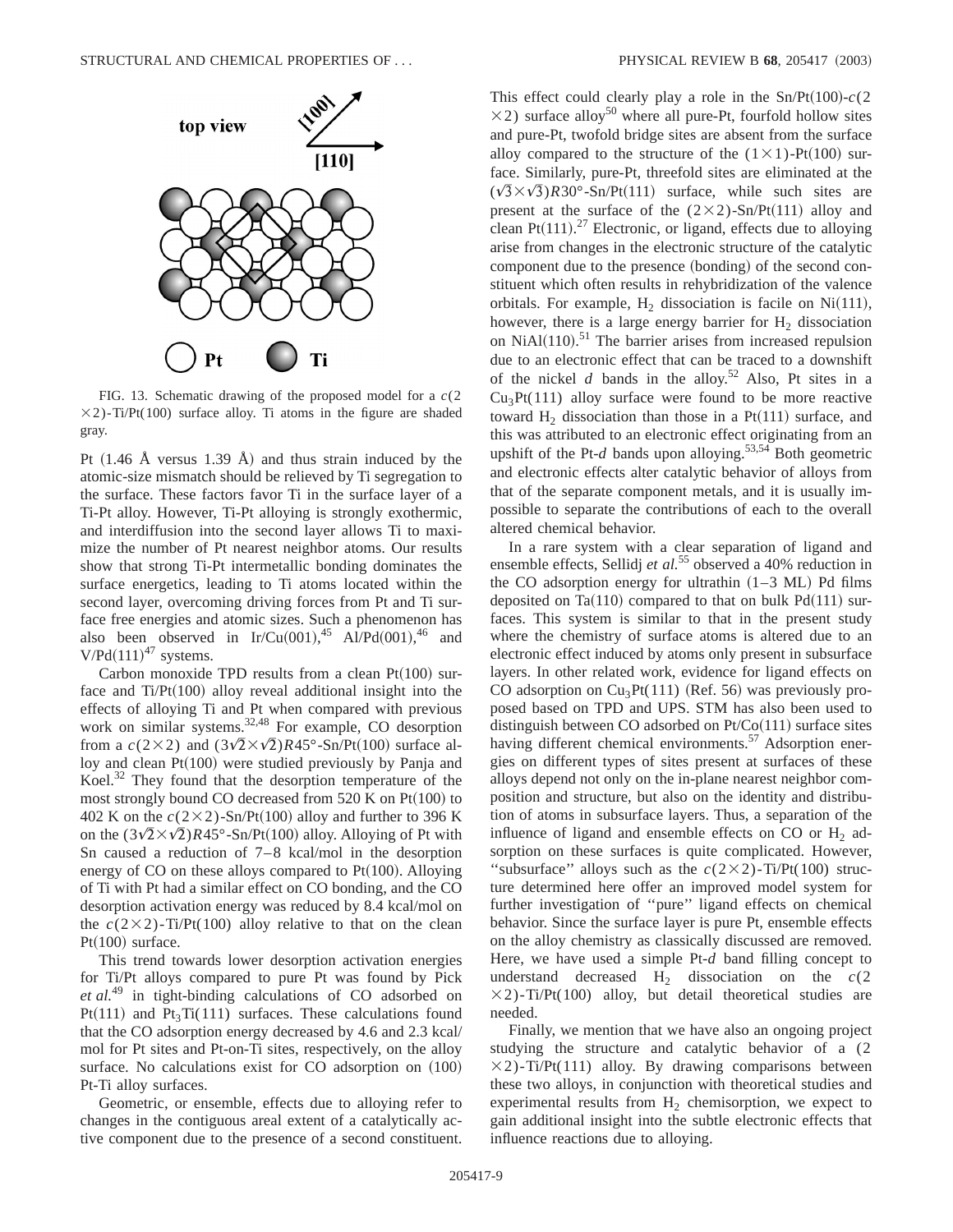# **CONCLUSIONS**

We investigated the structure and chemical behavior of a  $c(2\times2)$ -Ti/Pt(100) surface alloy using a variety of surfaceanalytical techniques. Depositing an ultrathin layer of Ti and immediately annealing the surface to 920 K forms a *c*(2  $\times$ 2) LEED pattern. Using XPD and ALISS, we show that this structure is due to a  $c(2\times2)$  Pt-Ti alloy confined to the second layer with a pure-Pt,  $(1 \times 1)$ -Pt $(100)$  monolayer at the surface. CO adsorbed reversibly in a broad peak from this alloy surface in a peak at 376 K. This peak was shifted lower by 132 K from that at 508 K from clean Pt(100). H<sub>2</sub> desorption was also shifted to lower temperatures. In addition, 80% less hydrogen adsorbed on the Pt-Ti alloy surface.

- \*Present address: Department of Physics, Tulane University, New Orleans, LA 70118.
- <sup>†</sup>Corresponding author. Fax: +1-213-740-3972. Email address: koel@usc.edu
- <sup>1</sup>G. L. Haller, Adv. Catal. **36**, 173 (1989).
- <sup>2</sup>S. J. Tauster, S. C. Fung, and R. L. Garten, J. Am. Chem. Soc. **100**, 170 (1978).
- 3R. A. Demmin, C. S. Ko, and R. J. Gorte, J. Phys. Chem. **89**, 1151  $(1985).$
- <sup>4</sup>B. C. Beard and P. N. Ross, J. Phys. Chem. **90**, 6811 (1986).
- $5P.$  J. Meschter and W. L. Worrell, Metall. Trans. A  $7, 299$  (1976).
- <sup>6</sup>L. Brewer, *Phase Stability in Metals and Alloys* (McGraw-Hill, New York, 1967).
- <sup>7</sup>U. Bardi and P. N. Ross, Surf. Sci.  $146$ , L555  $(1984)$ .
- 8U. Bardi, P. N. Ross, and G. Rovida, Surf. Sci. Lett. **205**, L798  $(1988).$
- $^{9}$ U. Bardi, D. Dahlgren, and P. N. Ross, J. Catal. **100**, 196 (1986).
- 10A. Atrei, L. Pedocchi, U. Bardi, G. Rovida, M. Torrini, and E. Zanazzi, Surf. Sci. 261, 64 (1992).
- 11W. Chen, J. A. K. Paul, A. Barbieri, M. Van Hove, S. Cameron, and D. J. Dwyer, J. Phys.: Condens. Matter **5**, 4585 (1993).
- <sup>12</sup> J. Paul, S. D. Cameron, D. J. Dwyer, and F. M. Hoffmann, Surf. Sci. 177, 121 (1986).
- <sup>13</sup> S. D. Cameron and D. J. Dwyer, Surf. Sci. **176**, L857 (1986).
- <sup>14</sup>S. Ringler, E. Janin, M. Boutonnet-Kizling, and M. Gothelid, Appl. Surf. Sci.  $162-163$ , 190 (2000).
- 15D. Beck, M. Batzill, C. Baur, J. Kim, and B. E. Koel, Rev. Sci. Instrum. **73**, 1267 (2002).
- 16F. Mugele, C. Kloos, and P. Leiderer, Rev. Sci. Instrum. **67**, 2557  $(1996).$
- 17C.-S. Ho, S. Banerjee, B. E. Koel, O. B. Duchemin, and J. E. Polk, Appl. Surf. Sci. (to be published).
- $18$ T. Matsumoto, S. Hsieh, M. Batzill, and B. E. Koel, Surf. Sci. (to be published).
- 19O. Dulub, W. Hebenstreit, and U. Diebold, Phys. Rev. Lett. **84**, 3646 (2000).
- $^{20}$ D. E. Beck, M. Batzill, and B. E. Koel (unpublished).
- 21H. Brune, H. Roder, K. Bromann, K. Kern, J. Jacobsen, P. Stoltze, K. Jacobsen, and J. Norskov, Surf. Sci. 349, L115 (1996).
- 22W. Chen, L. Severin, M. Gothelid, M. Hammar, S. Cameron, and J. Paul, Phys. Rev. B **50**, 5620 (1994).
- 23P. R. Norton, J. A. Davies, D. K. Creber, C. W. Sitter, and T. E.

These changes in the chemisorption behavior of the Pt-Ti alloy compared to the clean Pt surface can be rather cleanly assigned to an electronic, or ligand, effect induced by strong intermetallic bonding between second-layer Ti atoms and surface Pt atoms. Alloying with Ti reduces the reactivity of Pt for adsorbing CO and  $H_2$ .

# **ACKNOWLEDGMENTS**

This material is based upon work supported by the National Science Foundation under Grant No. CHE-0213583. We thank Dr. David Beck for a critical reading of the manuscript.

Jackman, Surf. Sci. 108, 205 (1981).

- 24Y. D. Li, M. R. Voss, N. Swami, Y.-L. Tsai, and B. E. Koel, Phys. Rev. B 56, 15 982 (1997).
- <sup>25</sup> Y.-S. Ku and S. H. Overbury, Surf. Sci. **273**, 341 (1992).
- <sup>26</sup> Y. D. Li and B. E. Koel, Surf. Sci. **330**, 193 (1995).
- $^{27}$ S. H. Overbury, D. R. Mullins, M. T. Paffet, and B. E. Koel, Surf. Sci. 254, 45 (1991).
- $28$ C.-S. Ho, S. Banerjee, and B. E. Koel, Phys. Rev. B (to be published).
- <sup>29</sup>H. Niehus and G. Comsa, Surf. Sci. **152/153**, 93 (1985).
- <sup>30</sup>H. Niehus, J. Vac. Sci. Technol. A **5**, 751 (1987).
- <sup>31</sup> P. Redhead, Vacuum **12**, 203 (1962).
- $32^{\circ}$ C. Panja and B. E. Koel, Isr. J. Chem. **38**, 365 (1998).
- 33P. A. Thiel, R. J. Behm, P. R. Norton, and G. Ertl, J. Chem. Phys. **78.** 7448 (1983).
- 34M. A. Barteau, E. I. Ko, and R. J. Madix, Surf. Sci. **102**, 99  $(1981).$
- <sup>35</sup> J. Harris and S. Andersson, Phys. Rev. Lett. **55**, 1583 (1985).
- <sup>36</sup>N. Memmel, Surf. Sci. Rep. **32**, 91 (1998).
- 37D. Y. Zemlyanov, M. Y. Smirnov, and V. V. Gorodeskii, Catal. Lett. 43, 181 (1997).
- <sup>38</sup> U. Bardi, G. A. Somorjai, and P. N. Ross, J. Catal. **85**, 272 (1984).
- <sup>39</sup> J. W. Peck and B. E. Koel, J. Am. Chem. Soc. **118**, 2708 (1996).
- <sup>40</sup> Y. L. Tsai, C. Xu, and B. E. Koel, Surf. Sci. 385, 37 (1997).
- $^{41}$ C. Xu and B. E. Koel, J. Chem. Phys.  $100, 664$  (1994).
- <sup>42</sup> C. Xu and B. E. Koel, Surf. Sci. **327**, 38 (1995).
- <sup>43</sup> C. Panja and B. E. Koel, J. Phys. Chem. A **104**, 2486 (2000).
- <sup>44</sup> A. R. Miedema, Z. Metallkd. **69**, 287 (1977).
- 45S. Heinze, R. Abt, S. Blugel, G. Gilarowski, and H. Niehus, Phys. Rev. Lett. **83**, 4808 (1999).
- 46Y. G. Shen, D. J. O'Conner, and J. Yao, Appl. Surf. Sci. **125**, 300  $(1998).$
- 47C. Konvicka, Y. Jeanvoine, E. Lundgren, G. Kresse, M. Schmid, J. Hafner, and P. Varga, Surf. Sci. 463, 199 (2000).
- 48M. A. Barteau, E. I. KO, and R. J. Madix, Surf. Sci. **102**, 99  $(1981).$
- <sup>49</sup> S. Pick, J. Phys.: Condens. Matter 9, 141 (1997).
- 50C. Panja, N. A. Saliba, and B. E. Koel, J. Phys. Chem. B **105**, 3786 (2001).
- 51M. Beutl, K. D. Rendulic, and G. R. Castro, J. Chem. Soc., Faraday Trans. 91, 3639 (1995).
- $52$  B. Hammer and M. Scheffler, Phys. Rev. Lett. **74**, 3487 (1995).